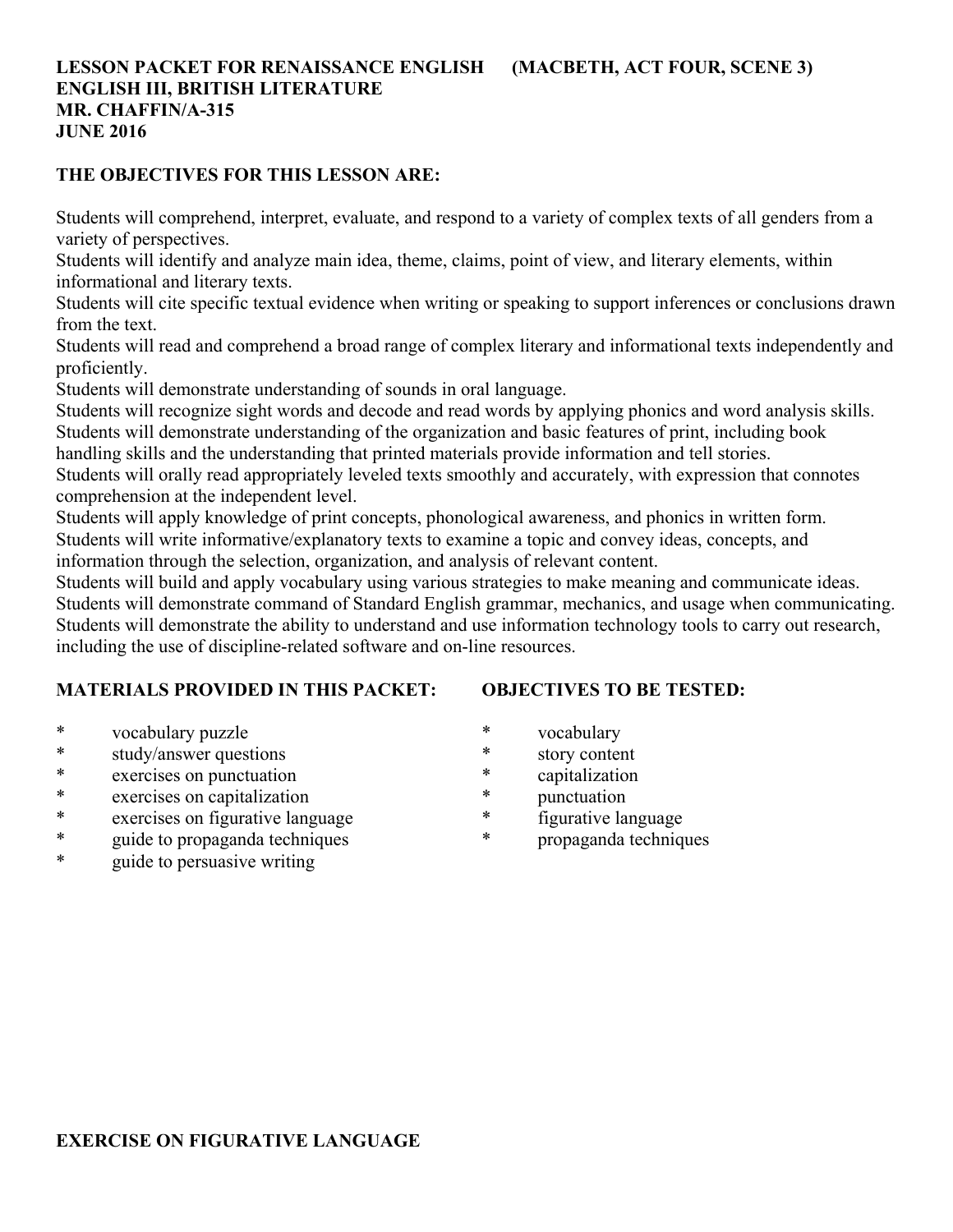- 01. The mist seemed to open reluctantly before them and close forbiddingly behind them.
- 02. The trees were whispering to each other, passing news and plots along in an unintelligible tongue.
- 03. The hill-top rose like a bald head out of the encircling woods.
- 04. The wood stood all around the hill like thick hair on a shaven crown.
- 05. Above the fog, the hill-top was a green island in a grey sea.
- 06. Deep folds in the ground, like giant wagon wheels, lay across their path.
- 07. Sleep was creeping out of the ground and making its way up their legs.
- 08. The wind was a roaring tide overwhelming them.
- 09. The trees were a dark and confining tunnel through which they fearfully passed.
- 10. His face was as a red ripe apple.
- 11. The wind hissed in anger and pain over their heads.
- 12. His voice was like the song of water falling silver to meet them.
- 13. Sleep laid her soothing hand upon their brows.
- 14. His words joyfully left the woods and leaped youthfully up streams and across rocks.
- 15. Stone rings rose out of the ground like broken teeth beneath the moonlight.
- 16. Twinkling eyes shone down at them out of the deep black of the night sky.
- 17. Her song was like a pale light behind a gray rain-curtain.
- 18. Countless trees stood atop the hill.
- 19. On some hills were stone rings, pointing upward like broken teeth out of green gums.
- 20. The two standing stones were like the frames of an open door.
- 21. Countless boats filled the river.
- 22. His breath would knock a vulture off last week's road kill and gag the maggots.
- 23. A young stream leaped joyously down the rocky hillside.
- 24. Danger lurked around every bend.
- 25. Night was a thick black cloak over the sleeping campers.
- 26. A cold white carpet lay thickly over the winter fields.
- 27. Sam would have jumped down a dragon's throat to save him.
- 28. His beard bristled like silver nails.
- 29. Her singing was as the howling of a wolf.
- 30. A friendly light streamed from the inviting window.

# **EXERCISE ON CAPITALIZATION**

*Directions: Circle the errors in capitalization, either missing or unnecessary:*

- 01. The oklahoma city public schools foundation presented the Teacher with an Award.(7)
- 02. the class on european History after 1400 a.d. began on Tuesday, may 4.(7)
- 03. The Business Letter began with "dear mr. smith:" and ended with "yours Truly,".(7)
- 04. He lived on tiffany drive, in oklahoma city, in oklahoma county.(6)
- 05. His special areas of Expertise included persian literature, spanish, Clocks, and Redneck jokes.(5)
- 06. The widget corporation filed a lawsuit against the internal revenue service. (5)
- 07. Various books of Religious Scripture include the bible, the torah, the koran, and the zend-avesta.(7)
- 08. "how many times," He said, "Must I tell you to not interrupt?"(3)
- 09. "Did mrs. oliver say, 'you must have your work done'?"Asked Martha.(4)
- 10. We drove East on interstate 40, passing through arkansas on our way to the gulf coast.(5)

# **EXERCISES ON PUNCTUATION**

*Directions: Place the appropriate end marks:*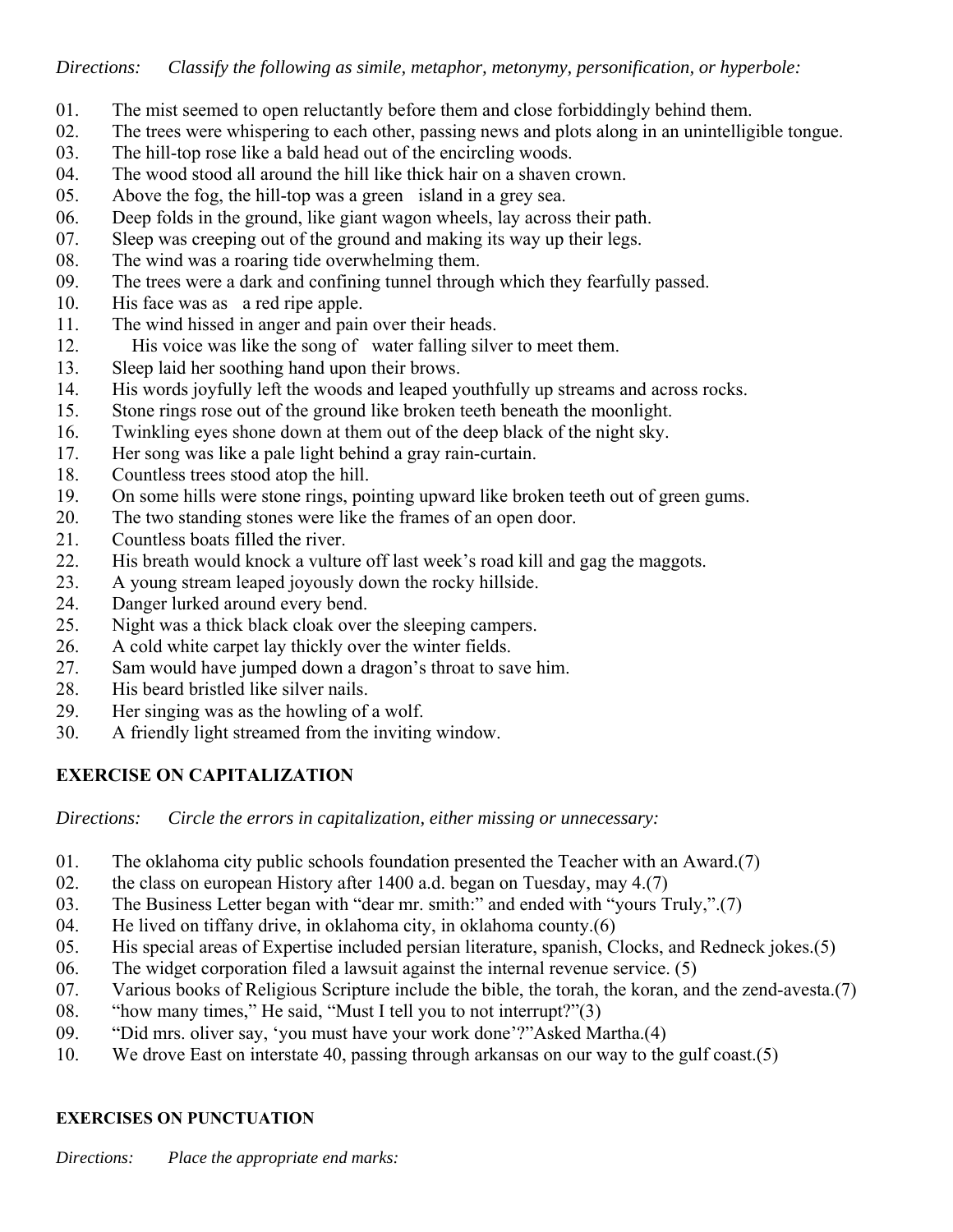- 01. What a terrible storm is approaching (1)
- 02. The rain fell heavily most of the day (1)
- 03. Is the weather going to be bad all day  $(1)$
- 04. Class begins at 7: 40 A M (2)
- 05. The Moors entered Spain in 711 A D (2)
- 06. Who made this potato salad (1)
- 07. His dentist is Dr Joe Schmo, D D S
- 08. We bought books, pens, binders, etc ; then we went home (2)
- 09. Wow That was a great show (2)
- 10. Be sure to complete your homework (1)

*Directions: Correctly place the commas:*

- 01. Yes I think the stock market will crash again. (1)
- 02. Oh it really isn't that important.  $(1)$ <br>03. First take a bath. Second get dresse
- First take a bath. Second get dressed. (2)
- 04. When the sun sets the mosquitoes come out. (1)
- 05. Working hard all day they finished on time. (1)
- 06. If you would Mary please stop belching. (2)
- 07. Is this your briefcase Mr. Guelph? (1)
- 08. On Tuesday May 4 2008 the sun rose. (3)
- 09. Joe Bell our middle linebacker always plays well. (2)
- 10. This book I believe belongs to you. (2)
- 11. Instead of three four cars were parked there. (1)
- 12. Who if I may ask is responsible for this mess? (2)
- 13. They were late; furthermore they weren't prepared. (1)
- 14. My cat who started life wild is now old and lazy.
- (2)
- 15. Books piles of papers old computers and junk littered the crowded office. (3)
- 16. Mariela please bring me your test paper. (1)
- 17. She talked he sang and all of us danced. (2)
- 18. In the box by the door he placed a book. (1)
- 19. Lush green trees lined the field followed the creek and clustered around the pond. (2)
- 20. Because they planned ahead and worked hard they succeeded. (1)

*Directions: Place the colons and semi-colons:*

- 01. Here is the map over there is the compass. (1)
- 02. The business letter began "Dear Mrs. Smith" .(1)
- 03. We need these things a box, some tape, and a rat.

### **EXERCISE ON PROPAGANDA TECHNIQUES**

- (1)
- 04. It was a bad situation both sides were pointing guns at each other. (1)
- 05. The show begins at 3 30 P.M. (1)
- 06. His sermon was based on Revelations 4 1-4. (1)
- 07. The article was printed in Volume IV pages 12-25. (1)
- 08. It is time to leave besides, I am tired. (1)
- 09. Marcia has visited these places London, England Caracas Venezuela Bangkok Thailand and Havana Cuba. (4)
- 10. The answer is simple do your work on time. (1)

### **HYPHENS/DASHES/PARENTHESES**

*Directions: Place the appropriate marks:*

- 01. Never had I been to such a great orch estra concert! (1)
- 02. This house is built on the mother in law plan. (2)
- 03. This new tool but I guess you already know is very expensive. (2)
- 04. There were twenty one books on the shelf. (1)
- 05. Put in four pieces of chicken, one cup of carrots,
- and one half bottle of red wine. (1)

### **ITALICS/UNDERLINING/QUOTATION MARKS**

*Directions: Place the appropriate marks:*

- 01. We read the poem Evangeline in English class.
- 02. The article was entitled Making a Good Living .
- 03. The roadside bomb was blown in situ.
- 04. The next book is entitled The Two Towers.
- 05. The Minute Waltz is a short piece of music.
- 06. He used outdated expressions like phat and rad.
- 07. Maria asked, Did Mr. Chaffin say, Read the next chapter ?
- 08. Bring your books, he said, and be on time.
- 09. He wrote an essay entitled How I Wasted My Summer.
- 10. Have you ever, she asked, tried skiing through revolving doors ?

01. Everybody wants clear smooth skin! A recent study shows that people with clear smooth skin are more popular and more successful. Don't struggle against skin problems. Join the millions who have learned the secret to clear smooth skin:

*Directions: Classify the following situations or scenarios, using the provided answers:*

- Dermasmooth Serum!
- A. Celebrity endorsement
- b. Bandwagon
- c. Post hoc argument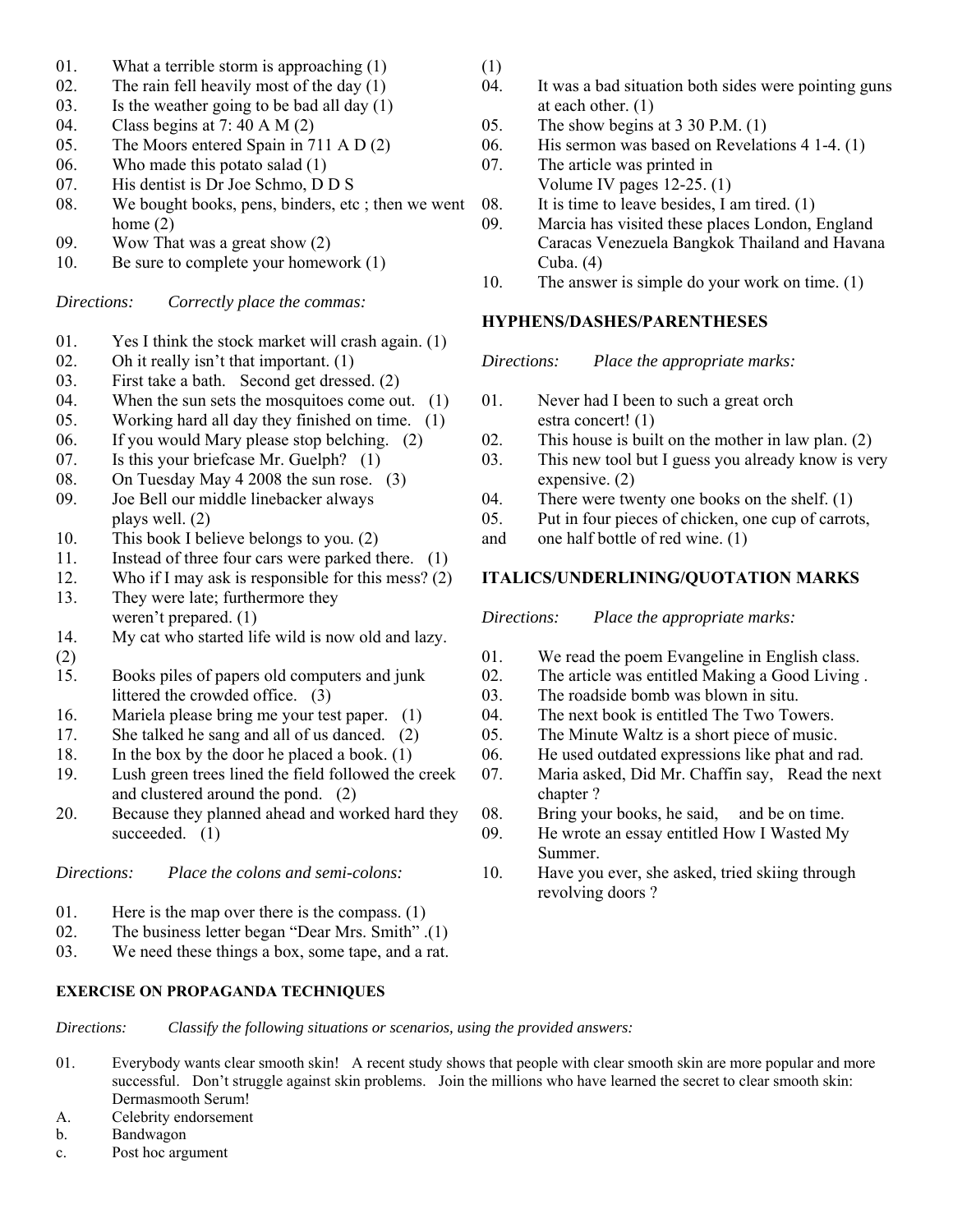02. Jerry Wiggins looks like a great candidate when he's in front of a camera. But, can you really trust a man with his record: two car wrecks, a divorce, and a ridiculous-looking hair transplant? Do you really want such a man in charge of the future of his district?

- A. False analogy
- b. Ad hominem argument
- c. Begging the question
- 03. Since it is certain that drastic tax cuts and massive cuts in government spending will stimulate the economy and create jobs, we must proceed at once to do so. We should eliminate personal income taxes, end Medicare and Medicaid, and privatize Social Security. We should eliminate most government agencies.
- A. False analogy
- b. Loaded words
- c. Begging the question
- 04. Smart shoppers know that Widget Fashions is the place to go. They are the kind of people who know fashion and value low prices. Sure, you can shop somewhere else, but wouldn't you like to be fashionable and get good value, too? Be a winner: shop at Widget Fashions!
- A. Loaded words
- b. Ad hominem argument
- c. Begging the question
- 05. Surveys and studies now show that 75 percent of Americans own cell phones. Do you feel left out? Are you missing this technology wave? Get with the program and get your cell phone now! Don't be the only one out of touch!
- A. Celebrity endorsement
- b. Bandwagon
- c. Post hoc argument
- 06. Basketball great Michael Jordan says, "If you want to be successful, dress successful! It all starts with what's underneath. Wear Hanes underwear, and you are off to a great start!"
- A. Celebrity endorsement
- b. Bandwagon
- c. Post hoc argument
- 07. Celebrity Rehabilitation Services of America is your pathway to recovery and a bright future. Lindsay Lohan recently said, "I truly owe my recovery on numerous occasions to Celebrity Rehabilitation Services. Without them......what was I saying?
- Oh, yeah! You wanna go to a party? Brittany will be there. She really likes Celebrity Rehab, too. She's been there more
- than I have. Let's stop on the way for some liquor! Gee, I wish I could get this ankle-bracket GPS off!"
- A. Celebrity endorsement
- b. Bandwagon
- c. Expert testimony
- 08. Last month during my second period class, Mr. Wilson walked into the room to talk with me. Within a few seconds the electricity failed in the room. Clearly Mr. Wilson causes electricity to fail!
- A. Post hoc argument
- b. Bandwagon
- c. Begging the question

# **GUIDE TO PROPAGANDA TECHNIQUES**

*by Neill J. Chaffin*

Some persuasive techniques are termed "propaganda". The term is often misunderstood and considered to have negative connotations: propaganda seems to signify false, misleading, or deceptive practices. That is not necessarily true. Propaganda simply means information that is intended to promote particular ideas, doctrines, or practices. Propaganda techniques are effective; otherwise, they would not be so widely used.

# **EXPERT TESTIMONY**

One way to convince people of something is to get the supportive testimony of someone who can legitimately be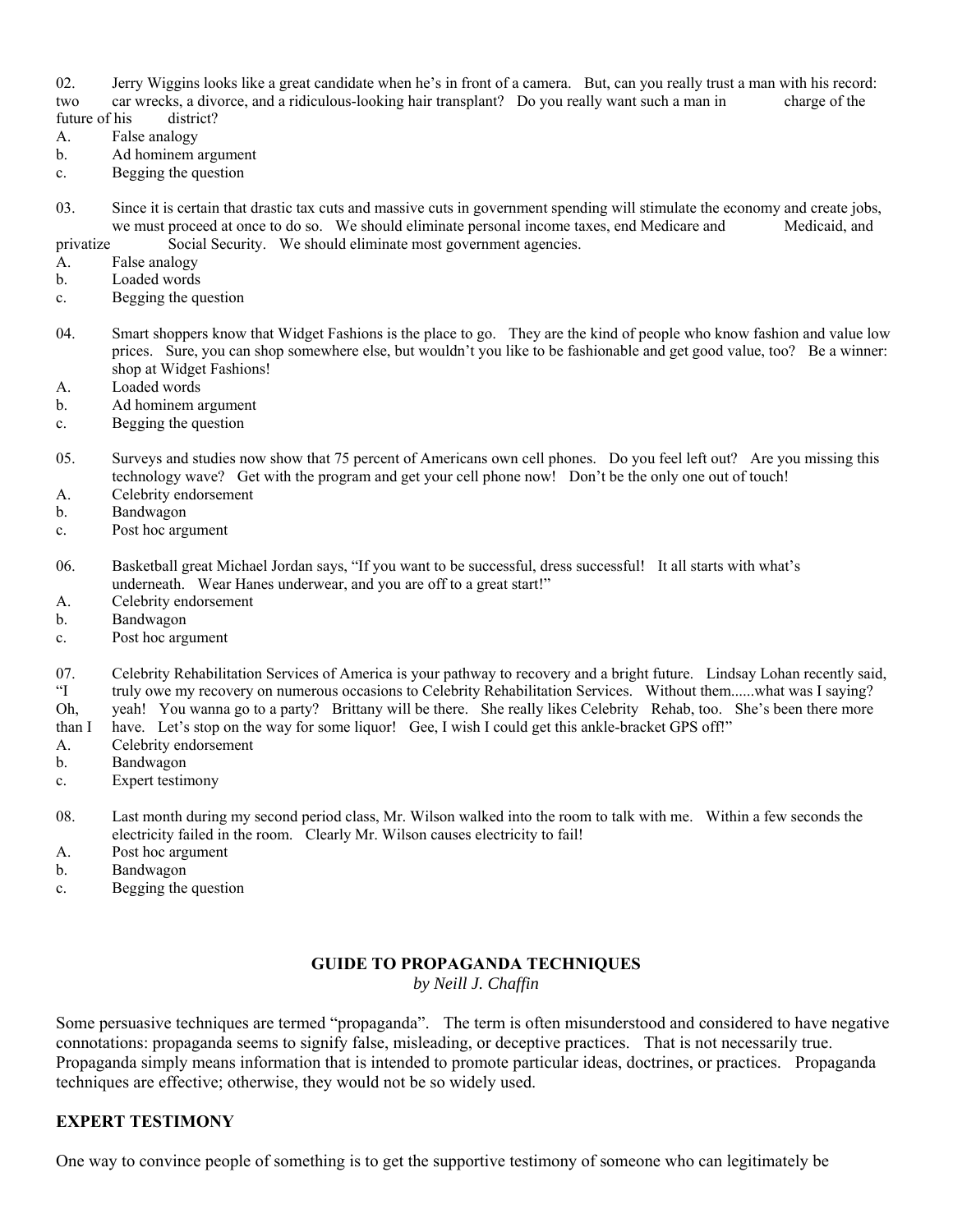considered an expert on a subject. I, for example, could be considered an expert on English grammar and usage. My endorsement of something in the realm of English grammar and usage would be considered expert testimony. A doctor whose speciality is nutrition would be considered expert testimony on some commercial dietary supplement. Of course, opinions, even expert ones, differ; therefore, even expert testimony must be taken, as they say, with a grain of salt.

### **CELEBRITY ENDORSEMENT**

Not to be confused with expert testimony, which relies on genuine expertise in a subject, celebrity endorsement relies on celebrity status. Many people who admire some sports, music, or acting figure, for example, are willing to do, buy, or believe whatever the celebrity endorses. The basis for this is the desire to share in the celebrity status of the endorser. It is the desire to be connected in some way with the celebrity figure. If you admire basketball legend Michael Jordan, for example, then you buy the Hanes underwear he endorses. Of course, Mr. Jordan doesn't really know any more about underwear than anyone else. He knows that Hanes is paying him a mountain of money to promote their product! If he were to promote Nike shoes, this would be celebrity endorsement. He is not a shoe designer. The lure of celebrity endorsement is the desire to participate vicariously in the celebrity status of the endorser.

### **BANDWAGON**

A very popular and very effective propaganda technique, bandwagon is, in simple terms, based on the desire to have, do, buy, or believe what most others do. In our society we place a premium on individuality; however, we don't really believe it! The desire to fit in well with others is very powerful: it means you will be accepted and that you will have friends. In brief, bandwagon works by encouraging you to have what everyone else has. If most others believe, have, or buy something, then they must be right. Some years ago there was a bumper sticker put out by sheep farmers who were trying to get an unlimited hunting season on coyotes. The sticker said, "Eat more lamb! Ten million coyotes can't be wrong!" Classic bandwagon! Do, have, buy, or believe what everyone else does!

### **POST HOC ARGUMENT**

"Post hoc" is a shortened version of the Latin phrase *post hoc ergo propter hoc*. Translated, it means "after this, therefore because of this". A post hoc argument draws a cause and effect/result relationship where none really exists. The two events that a post hoc argument tries to connect are simply sequential happenstance. For instance, if someone pulls into your driveway and, a few seconds later, your grandfather who lives with you has a heart attack, then a post hoc argument would say that the visitor pulling into your driveway caused your grandfather to have a heart attack. Post hoc arguments are popular among politicians trying to discredit the actions of their opponents. We elected so-and-so or passed such-and-such a law, and now look what has happened!

### **AD HOMINEM ARGUMENT**

Especially popular in politics, when you can't win on the issues, you attack the character of your opponent. *Ad hominem* is a Latin expression meaning "against the man". It is often referred to as "mud slinging"; the idea is that if you sling enough mud (accusations of impropriety) at someone, some of it will stick to him. The ridiculous accusations leveled at President Obama about where he was born are an example of ad hominem argument. It is certainly possible to attack him on the basis of policies and beliefs, but that is a legitimate attack; the birth certificate thing is not. Attacking your business or political opponent on the basis of policies and beliefs is legitimate; saying that he is "ugly and his mother dresses him funny" is an ad hominem argument.

## **FAULTY CAUSE AND EFFECT**

Akin to the post hoc argument, faulty cause and effect draws a false connect between some event, decision, or action and a later event. It often confuses the victim with the criminal. "If they weren't so lazy, they would get jobs". This ignores the possibility that they are sitting around doing nothing because they don't have jobs, as opposed to the idea that they don't have jobs because they are sitting around doing nothing.

### **FALSE CHOICE**

This relies on the idea of proposing that there are only two solutions to a problem so that one can be discredited and the other supported. What it ignores is that there might be other or additional solutions. An example might be a politician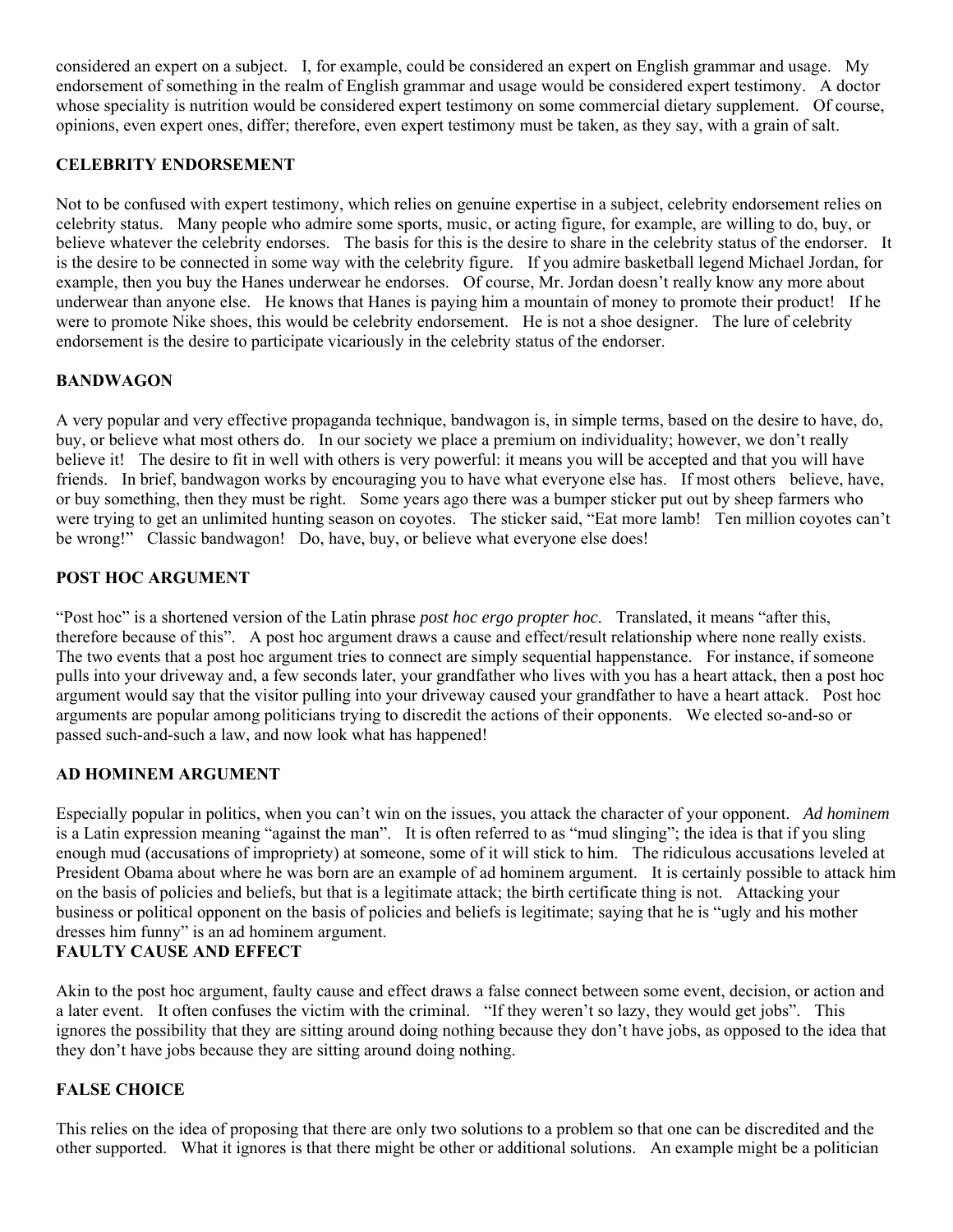saying that the huge national debt can only be solved by cutting spending or by raising taxes. The politician then goes on to say that nobody wants higher taxes; therefore, the only solution is to cut spending. This ignores the possibility of doing both, or the possibility that creation of more jobs via public and private spending might relieve government of some responsibilities while also generating more tax revenues because of more jobs.

### **FALSE ANALOGY**

An analogy is a type of simile: It is saying that something is like something else. A false analogy is one in which the two things compared are not really similar. An example might be: "Comfortable living quarters are essential to life, just like safe drinking water. Since we would surely not deny people access to safe drinking water, similarly we cannot deny them access to comfortable living quarters. The error in this analogy is that safe drinking water is vital to survival; comfortable living quarters are not.

### **BEGGING THE QUESTION**

This is the technique of getting an audience to quickly accept a premise and then building an argument based on the premise, without any *prima facie* evidence that the premise is true. "Without doubt everyone will agree that this is the best medical treatment program ever developed. We must, therefore, fund the program so well that everyone will benefit. Surely no one wants less than the best medical treatment!" The validity, or lack thereof, of the original premise is lost on people as they listen to the argument.

### **LOADED WORDS**

We all want to believe that we are in some way, however small, possessed of some special talent, or sense of judgement, or particular quality. Loaded words is a technique that plays on that belief. It appeals to our desire to be part of a group that is somewhat better or smarter than everyone else. The best commercial example of this technique is the old Jif peanut butter commercial: "Choosy mothers choose Jif!" This implies that mothers who are possessed of particularly good mothering skills, and therefore care more about their children, choose Jif. It also implies that mothers who have inferior skills choose other, and by implication worse, brands of peanut butter, which implies that they don't care as much about their children. Again, an old commercial states, "Those who know, get MAACO!" This is a company that repaints cars. The implication is that people who get their car repainted somewhere else are not as smart or as well-informed as those who use MAACO.

### **THE USE OF PROPAGANDA TECHNIQUES**

At least to some extent, propaganda techniques work. Otherwise, they would not be used. There is, however, a danger involved in using them. Excessive ad hominem argument may simply raise sympathy for your opponent by making you look like a bully. False choice may give your opponent a chance to accuse you of being stupid, dishonest, or ill-informed. Every child knows the parental response to bandwagon: "If everybody else jumped off a roof, would you do it, too?" There are countless examples of companies that have used some celebrity to endorse a product, only to have that celebrity do something incredibly stupid, offensive, or illegal. The result is the discrediting of the product the celebrity has been advertising. Be careful about using propaganda techniques!

### **WRITING A PERSUASIVE ESSAY**

*by Neill J. Chaffin* 

It is generally considered that there are three basic purposes for writing: to inform, to entertain, and to persuade. Persuasive writing is an important skill to develop: politicians, businessmen, teachers, and those in many other walks of life rely on persuasion, both oral and written, to achieve success. Good persuasive writing does not just happen. It is a skill to be learned and practiced. There are certain considerations and techniques that will help you become good persuasive writers.

### **THE TARGET AUDIENCE**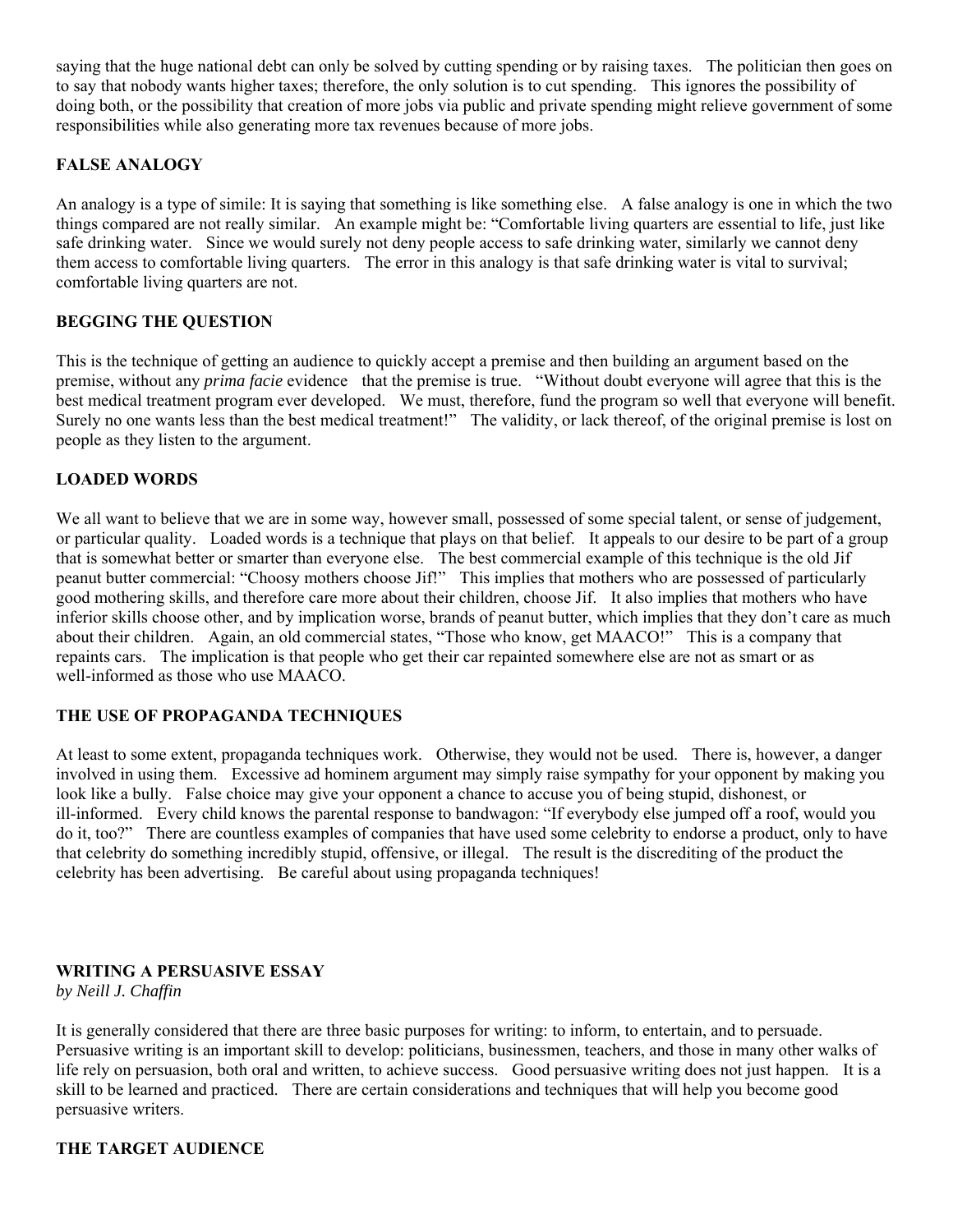To whom is the persuasive essay addressed? Is there any chance that the audience would or could be interested in whatever topic you have chosen? Little kids are not likely to be interested in collecting clocks. A village of Inuits in Alaska are unlikely to buy those air conditioners you are trying to sell. Arguing Buddhist scripture to a Catholic audience is not going to very successful. Furthermore, persuasive writing aimed at an audience that already agrees with you is probably not a good use of your time: it's called "preaching to the choir"!

So, what would be appropriate? Trying to convince a school administration to change the starting time at school based on research that shows younger students perform better later in the day might be worthwhile. Arguing against required school uniforms would likely get a receptive audience among parents. Recommending the purchase of action figures would interest little kids. Recommending political action guided by the religious convictions of a particular group might be successful. You must be realistic in your expectations!

## **A CLEAR PURPOSE**

There must be a clear and limited purpose for your persuasive essay. What exactly is it you are proposing? Is it too broad or vague to be convincing? Are there clear expected outcomes or recommendations for action? "We must have better government" is not a good purpose. It is too vague. "We must increase tax revenues and cut spending to stimulate the economy" is a clear and specific purpose and thus a good topic. You would be able to cite facts, figures, statistics, history, and expert testimony to support your position. There could be clear expected outcomes. "We need to change the way our children are educated" is too vague. However, "We must institute careful standardized testing with clear minimum levels of performance" or "We must ensure that teaching techniques are interesting and attention-getting" might be good topics.

Again, you could find solid evidence and recommend specific outcomes.

There must be a clear opposing position for you to have a clear purpose. It is pointless to argue that "We must breathe in and out regularly": there is no viable alternative. I suppose someone *could* argue with you, but I doubt if he would do so for very long! Arguing that we need a dryer and warmer climate in Oklahoma is pointless: you can't control the weather.

### **CLEAR AND SUFFICIENT ARGUMENTS**

You must have clear and convincing arguments to support your position. "You should do/buy/support something because I think you should" won't work! Your arguments must actually support your position. "We should remove our armies from foreign countries because it will save us lots of money. It will end the antagonism felt in other countries toward us. It will allow our soldiers to get on with their lives." These are relevant and convincing arguments.

They must be sufficient. Having only one argument is not going to result in a high likelihood of success. If your audience rejects your one argument, you are sunk. Having two or three arguments is much better. Part of your audience may be unconvinced by one argument but won over by another. What appealed to them might not appeal to another part of your audience, but that other part of the audience might be won over by your second or third argument. You do, however, eventually reach a point of diminishing returns. If your audience still rejects your position after three distinct supporting arguments, your chances of success fall to a very low order of probability. The audience will have lost interest by then. Always use your strongest and most convincing argument first. If you have three arguments, put the next strongest last. Put the weakest argument in the middle. It is important to begin and end strongly.

Know the possible opposition's arguments! Know what opponents might say to refute you. If you know what they will argue, then you may be able to discredit their arguments or predispose your audience to disbelieve them. Do not, however, be demeaning or insulting in attacking the arguments of your opponents: you risk raising sympathy for them and looking like a bully. It is okay to say they are misinformed, mistaken, or even misleading. Don't, however, call them stupid, ignorant, or dishonest. Attack and refute, but don't insult!

Do not lie, ever! You don't have to tell everything. You can select only the information that supports your position. Let your opponents present the other side. If you lie, however, and you are caught in it, then you lose. No matter how strong your position or your other supporting arguments, if you lie about even one thing, you will lost the trust of your audience, and you will lose the argument.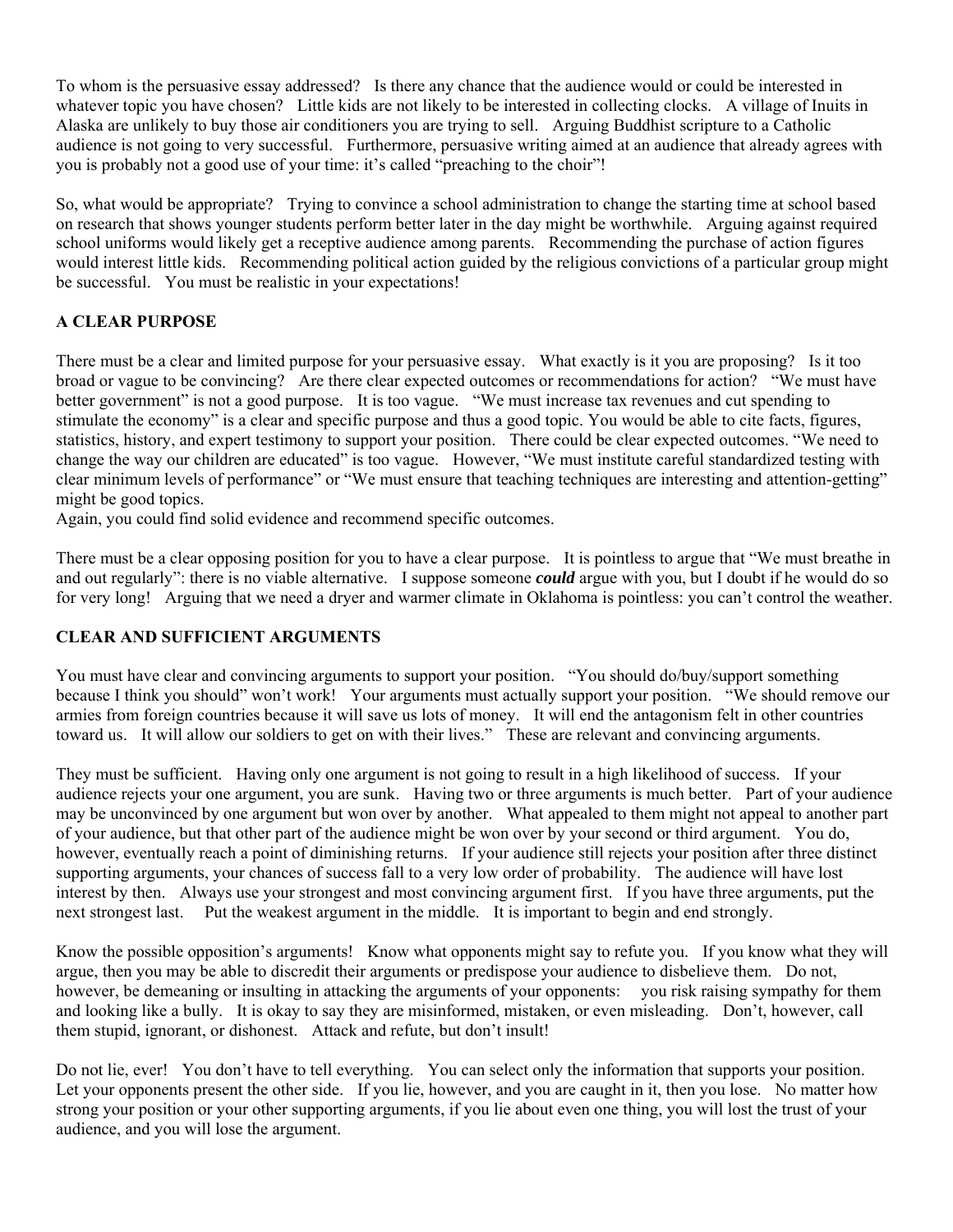### **OVERALL CONVINCING PAPER**

The total effect of your paper must be one of confidence, certainty, and insistence. Don't be vague, unsure, or weak. Get the attention of your audience, state your position, present convincing arguments, recap those arguments, restate your position, and then tell people what you want them to do. If you fail to do any of these things, you will not be successful. In your conclusion, don't ask if your audience now agrees with you. Assume assertively that they do!

### **A SUITABLE TOPIC**

As stated earlier, the topic for a persuasive essay must be one that is arguable. That is, there must be a possible opposite position. "Fish should live in water" is not a suitable position. Where else would they live? "Fish makes a delicious meal" is not a suitable position. Some people just don't like the taste of fish, and nothing is going to change that. On the other hand, "Fish is an excellent dietary choice" could be a suitable topic. You could cite low cost, high protein value, low fat, low cholesterol, and low energy consumption in cooking as your arguments. "Red is a prettier color than yellow" is not a suitable topic. It is purely a matter of opinion, and the position cannot be supported. "Careful color choices can make a home a better place to live", however, might be a good choice. A good deal of research shows that people are emotionally and behaviorally influenced by the colors around them. White ceilings and walls allow lower lighting levels, thus saving energy. Some colors don't show dirt easily, and these could be good choices for areas prone to soiling.

Persuasive essay topics can be categorized as follows:

### **Explanation**

The issue of slavery prevented the British from entering the Civil War on the side of the South.

#### **Evaluation**

The new school schedule is not effective in improving student performance.

#### **Prediction**

Energy costs will continue to rise.

#### **Advice**

The government should bring our armies home from Afghanistan, Iraq, Korea, and Germany.

It is clear that the above statements have possible opposing positions. It is also clear that they are not simply opinion: they can be supported with clear and convincing arguments. They are not just based on "I think" or "I feel". The first example above could be supported with historical evidence; the second could be supported with facts, figures, and statistics; the third could be supported with scientific and economic data; and the last could be supported with recent news events, expense figures, and expert testimony. Make your arguments fit the chosen position.

If your position is, say, that "Illegal immigration must be stopped", then suitable arguments might be:

- \* illegal immigration is, well, illegal
- \* illegal immigration puts strains on our social welfare services<br>\* illegal immigration drives down wegge and banefits
- illegal immigration drives down wages and benefits
- \* illegal immigration drains money from our economy

Now, it is possible to take an opposing position on this issue. An opponent might cite historical precedents, moral grounds, religious grounds, and philosophical grounds, possibly very effectively. The above arguments are, however, supportable with facts, figures, statistics, data, and expert testimony. Your audience will decide whom they should believe.

### **ESSAY STRUCTURE**

### **THE INTRODUCTORY PARAGRAPH**

The first thing you must do in a persuasive essay is get your audience's attention. If you do not in some way pique their interest, your argument will fall, so to speak, on deaf ears. Never start out with your position statement: you risk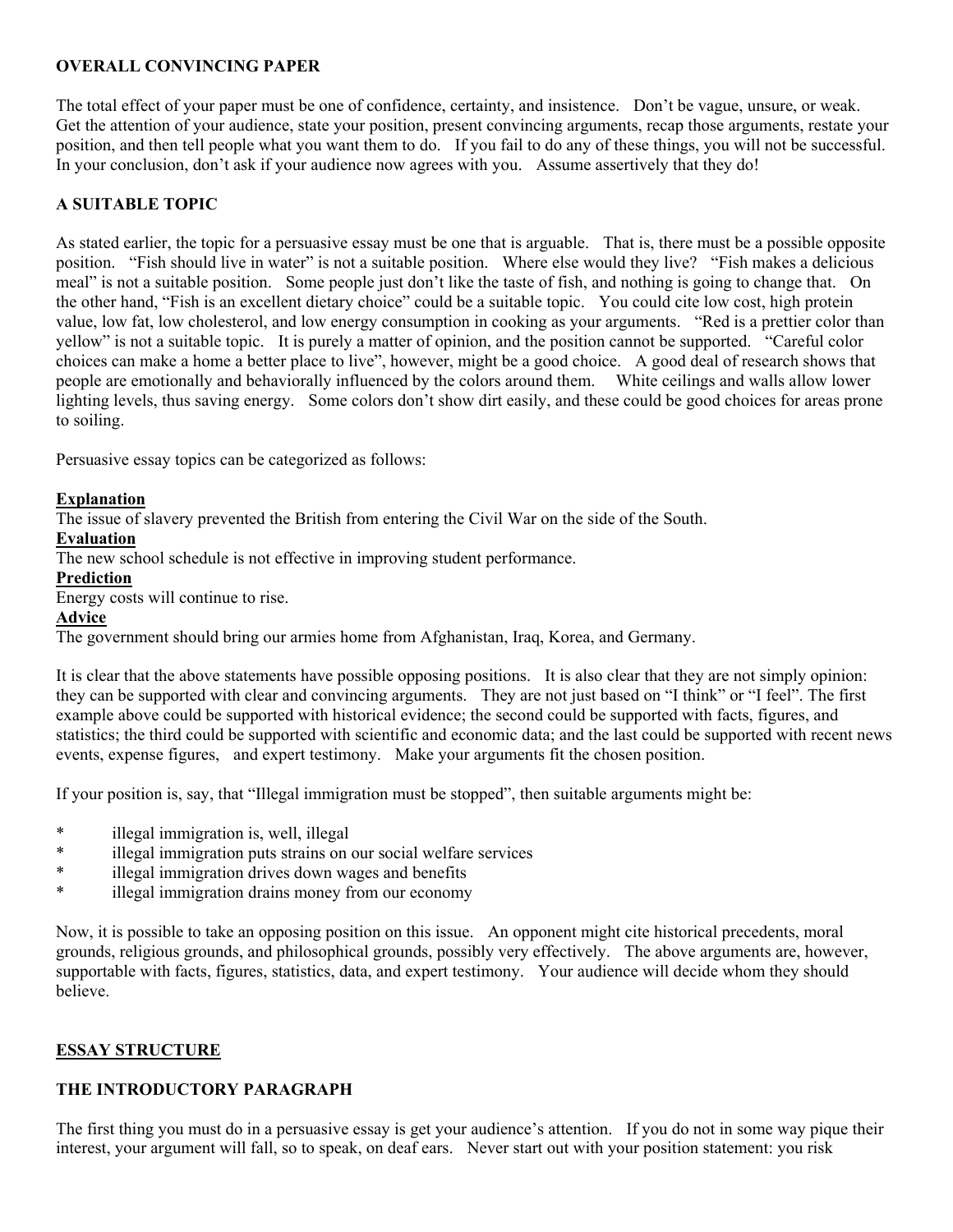immediate rejection. Appeal in some way to their sense of justice, mercy, fair play, sympathy, self-interest, etc. Once you gain their attention on such a basis, then you can tell them what you want and proceed to make your arguments. Thus, your first paragraph should start with something that gets their interest The attention-getting scenario may be based on a "misdirection" approach, a scenario of "humanitarian" appeal, a "someone is trying to take something away from you" threat, or a "you can really gain something from this" bait. In any event, appeal to the audience in some such way, and then state your position. The position statement can be delayed to the first sentence of the second paragraph, if you choose.

### **THE SECOND PARAGRAPH**

The next thing you must do is make your first and strongest argument. What is it that most appeals to your audience? A sense of justice? A sense of mercy? A sense of fair play? A sense of logic? If you did not end the first paragraph with your position statement, then begin the second paragraph with it. Then tell your audience why they should accept and support your position. Use, as stated above, your strongest argument. You might want to restate your position at the end of this paragraph, especially if you made your position statement in the first paragraph.

### **THE THIRD PARAGRAPH**

Now make your second argument. If you have three arguments, then make this your weakest of the three. Save the second strongest for the next paragraph.

### **FOURTH PARAGRAPH**

If you have only two arguments, then this will be your final and summative paragraph. However, let us assume for now that you have three specific arguments. If so, then this will be the second strongest of your arguments. Explain again to your audience why they should accept and support your position.

### **CONCLUDING PARAGRAPH (FIFTH OR SIXTH PARAGRAPH)**

This will be your final paragraph. In it you will briefly restate your three (or two) specific arguments in support of your position. You will then very positively and confidently restate your position. You will then tell your audience what they should do, now that they agree with you. Never be weak at this point! Don't ask your audience if they agree with you. Don't imply that there is any rational opposition to your position. Exude confidence! Finally, reconnect with the attention-getting scenario you used in the first paragraph.

### **FURTHER COMMENTS ON ESSAY STRUCTURE**

It is often useful to attack the anticipated arguments of your opposition. Especially if you have only two supporting arguments for your position, this makes a good fourth paragraph. If you have considered the possible opposing arguments to your position, then you might make your next-to-the-last paragraph a refutation of the opposing arguments. You might say, "Now, my opponents say that ...........; however, the truth is that..................". This anticipates and refutes the arguments of your opponents. Remember that you should never personally insult your opponents! Attack their arguments and credibility, not them!

Make judicious use of propaganda techniques. If is often useful to use a carefully stated *bandwagon* argument: people are swayed by the desire to fit in or belong. This is also true of the *loaded words* technique: who doesn't think that he is in some way special or better than "those other people"? Advertisers spend many millions of dollars each year on hiring experts to sell their products or support their positions. They also spend many millions of dollars getting celebrities to sell their products or support their positions. *Expert testimony* and *celebrity endorsement* work!

### **A SAMPLE PERSUASIVE ESSAY**

*by Neill J. Chaffin*

This sample essay is on the use of technology in the classroom. The sidebar is for instructional purposes; your essay will not have it.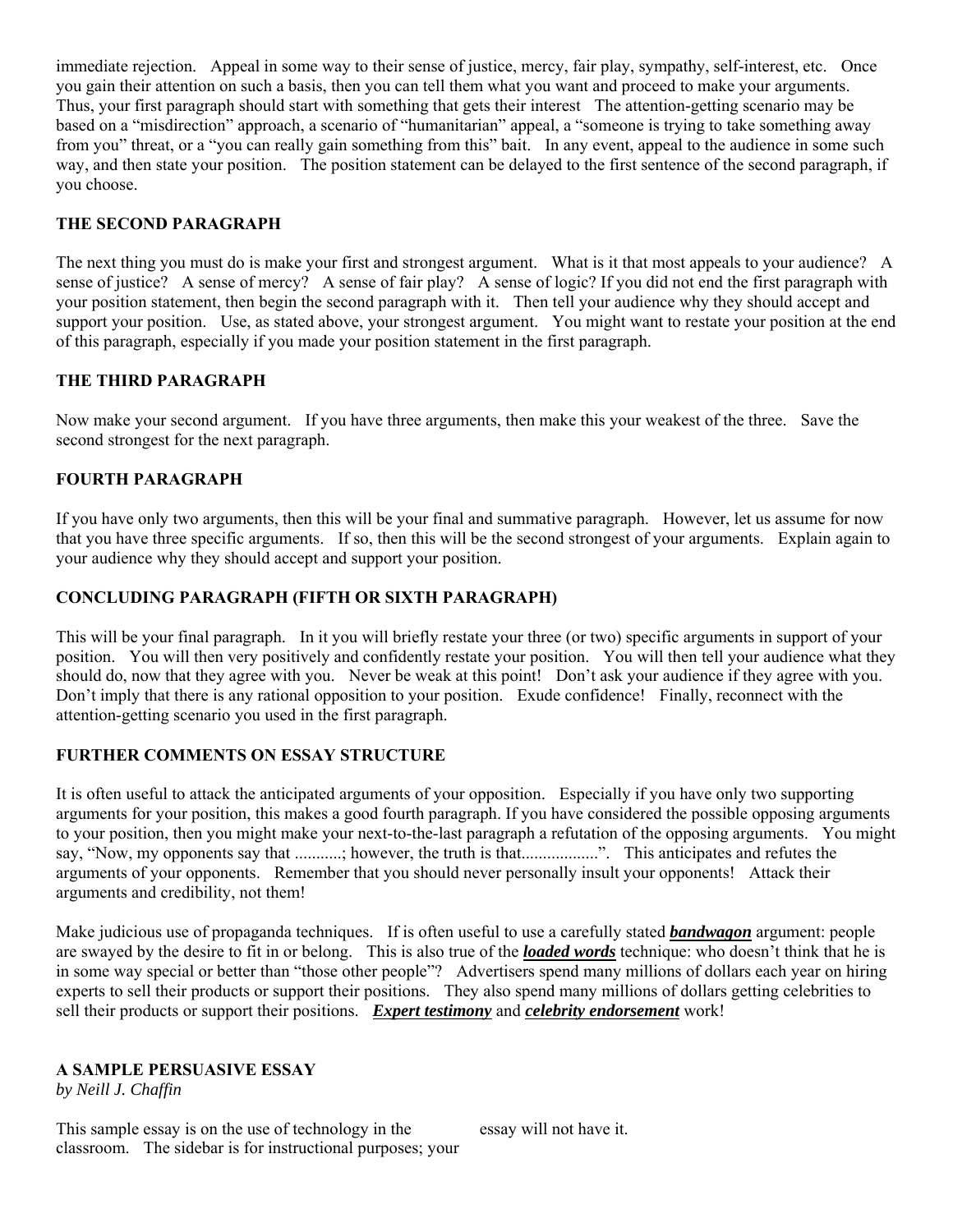#### **A High-Tech Learning Experience**

 "Teacher, I forgot my books and paper!" whined Johnny. "Oh, I forgot my homework, too!" How many times I have heard this and ground my teeth about the situation! I am put in the position of either providing materials or having a student spend unproductive time in my room. What fun! I'm stressed, he's stressed, and the other students lose valuable time as I deal with it. Surely there is *Here I state my position. I give a supporting argument tied*  a better way! Well, there is!

 We need to have a computer for every student in every classroom. I'm not talking about issuing a laptop computer to every student; I am talking about a computer at every desk in every classroom. That way Johnny can't lose or forget the electronic version of his books, paper, and homework! It's all right there and never leaves the classroom. Problem solved!

 The advantages of having a computer at every desk in every classroom are many. For one thing, learning will be much more interesting to our students. They spend enormous amounts of time in front of computers and other electronic devices. They must like that! If we imitate that in the classroom, students will be more interested and will learn better. It also means that students will have direct access to their teachers and to each other. Research has shown that cooperative learning works. Computer interconnectivity will provide that.

We will ultimately save money by doing this. School districts will not have to buy textbooks: everything will be on a database that each student can access. There will certainly be an initial and considerable expense in getting this set up, but it will be cheaper in the long run. Additionally, having everything on a database means students will have reference sources at their fingertips. They won't have to go to the library to do research. This means they will not be delayed in completing work that requires such research. It also means library resource expenses will be dramatically cut.

 More interesting and effective learning, no more lost or forgotten materials, cooperative and interconnected learning, immediate access to resources, and ultimate savings: it's a winning combination! People who really care about the quality of education for their children will see the value in this! We must begin implementation of this type of learning environment as soon as possible. Let's all write to our local school board members and insist that we do this. Let's attend board meetings and tell them in person. We need computers at every desk in every classroom in every school! Johnny will ultimately benefit from this!

*This opening scenario is one that every teacher and student has witnessed. The paragraph suggests a solution but does not immediately reveal it.*

*directly to the opening scenario.*

*This paragraph argues on the basis of more interesting and effective learning via cooperation and interconnectivity.*

*This paragraph makes an argument based on cost-effectiveness, both directly in the classroom and in the school in general.* 

*The conclusion restates the arguments, calls for action, and restates the position. I throw in a propaganda technique: loaded words. I reconnect to the opening scenario.*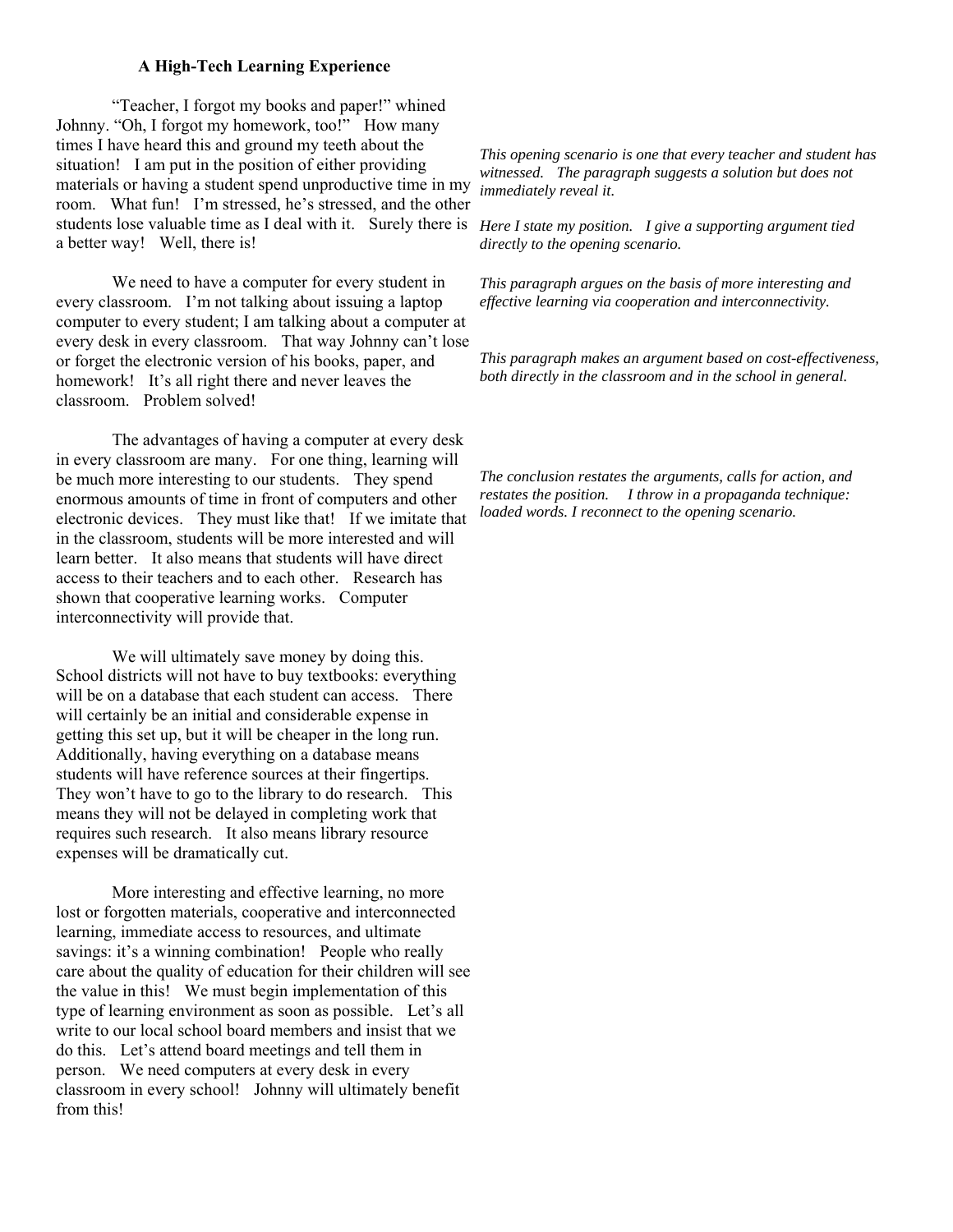## **VOCABULARY MACBETH, ACT 4, SCENE THREE**

*Directions: Match the definitions to the words by writing the letter of the definition in front of the word:*

- 01. abjure
- 02. absolute
- 03. avaricious
- 04. benediction
- 05. bestride
- 06. boot (to...)
- 07. braggart
- 08. concord
- 09. confront
- 10. convey
- 11. coveted
- 12. dam
- 13. dedicate
- 14. demerits
- 15. despise
- 16. detraction
- 17. dispute
- 18. esteem
- 19. fortitude
- 20. impediments
- 21. integrity
- 22. interdiction
- 23. intermission
- 24. invasion
- 25. legions
- 26. naught
- 27. niggard
- 28. overcredulous
- 29. perchance
- 30. pernicious
- 31. perseverance
- 32. portable
- 33. quarry
- 34. recoil
- 35. reconciled
- 36. relish
- 37. reluctantly
- 38. resounds
- 39. ripe
- 40. solicits
- 41. sundry
- 42. syllable
- 43. transpose
- 44. tread
- 45. ulcerous
- 46. virtuous
- a. A going into a country or area by military force; intrusion
- b. In an unwilling or hesitant manner
- c. To face; stand against; oppose defiantly
- d. To stride over or across; to sit atop with a leg on either side
- e. Echoes; reverberates
- f. Division of a word
- g. Perhaps; maybe
- h. Shrink or pull back from as in horror, fear, etc.
- I. Righteous; chaste; of high moral standards
- j. Change
- k. As well; in addition
- l. Complete; utter
- m. Walk
- n. Various; assorted
- o. Large numbers; multitudes; military units of

### 3-6 thousand in Roman times

- p. Honor; have high regard for; value highly
- q. Greedy; acquisitive
- r. Obstacles; hindrances
- s. Carry; transport
- t. Set apart or designate for a particular purpose
- u. Causing great injury, harm, or destruction
- v. Able to be moved or carried
- w. Continued effort; patience

x. Strength to bear misfortune, pain, etc. calmly and patiently; firm courage